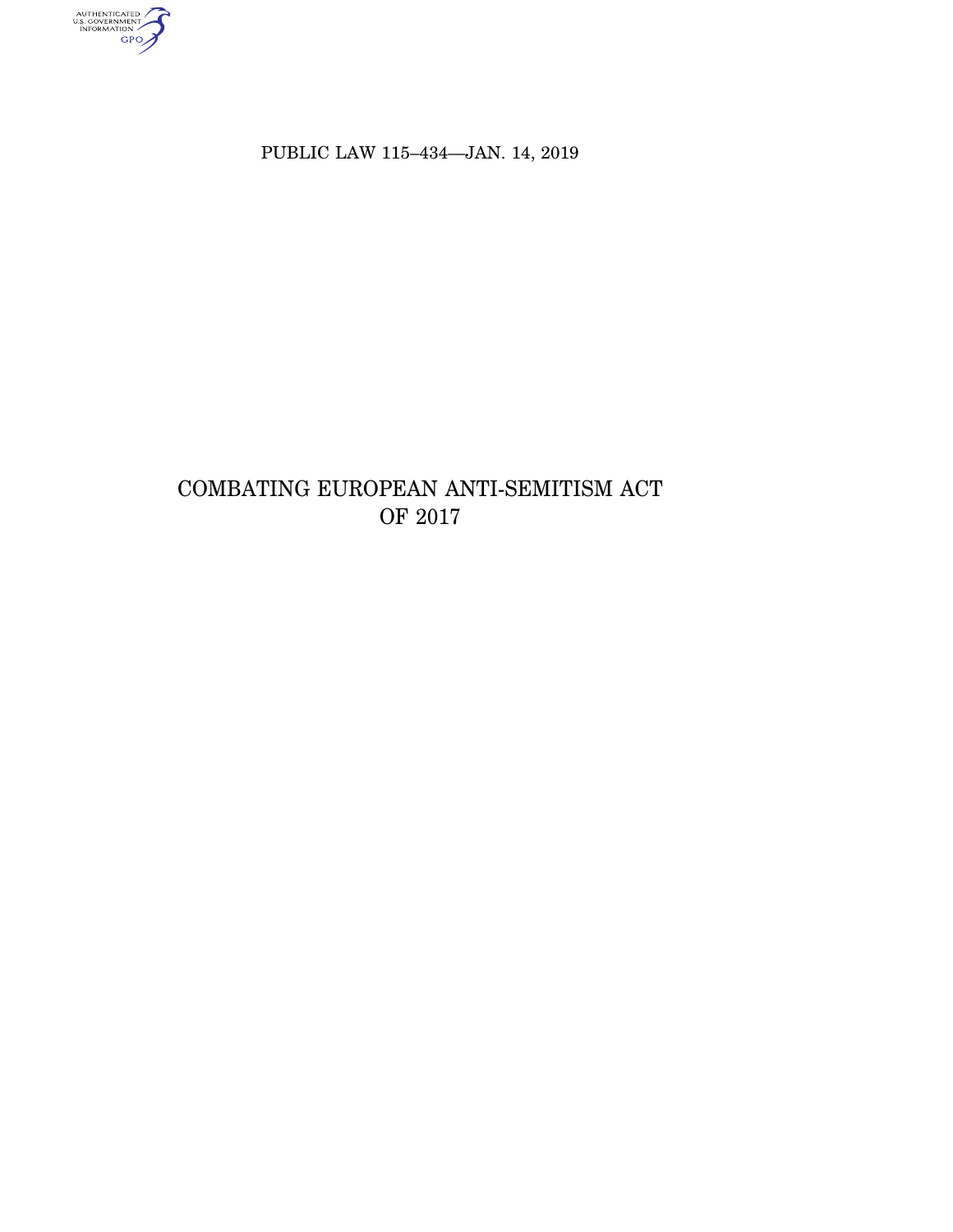## Public Law 115–434 115th Congress

### An Act

Jan. 14, 2019 [H.R. 672]

To require continued and enhanced annual reporting to Congress in the Annual Report on International Religious Freedom on anti-Semitic incidents in Europe, the safety and security of European Jewish communities, and the efforts of the United States to partner with European governments, the European Union, and civil society groups, to combat anti-Semitism, and for other purposes.

*Be it enacted by the Senate and House of Representatives of the United States of America in Congress assembled,* 

**SECTION 1. SHORT TITLE.** 

This Act may be cited as the "Combating European Anti-Semitism Act of 2017''.

#### **SEC. 2. FINDINGS.**

Congress finds the following:

(1) During the past decade, there has been a steady increase in anti-Semitic incidents in Europe, resulting in European Jews being the targets of physical and verbal harassment and even lethal terrorist attacks, all of which has eroded personal and communal security and the quality of daily Jewish life.

(2) According to reporting by the European Union Agency for Fundamental Rights (FRA), between 2005 and 2014, anti-Semitic incidents increased in France from 508 to 851; in Germany from 60 to 173; in Belgium from 58 to 130; in Italy from 49 to 86; and in the United Kingdom from 459 to 1,168.

(3) Anti-Zionism has at times devolved into anti-Semitic attacks, prompting condemnation from many European leaders, including French Prime Minister Manuel Valls, British Prime Minister David Cameron, and German Chancellor Angela Merkel.

(4) Since 2010, the Department of State has adhered to the working definition of Anti-Semitism by the European Monitoring Center on Racism and Xenophobia (EUMC). Some contemporary examples of anti-Semitism include the following:

(A) Calling for, aiding, or justifying the killing or harming of Jews (often in the name of a radical ideology or an extremist view of religion).

(B) Making mendacious, dehumanizing, demonizing, or stereotypical allegations about Jews as such, or the power of Jews as a collective, especially, but not exclusively, the myth about a world Jewish conspiracy or of Jews controlling the media, economy, government, or other societal institutions.

Act of 2017. 22 USC 6401 note.

Combating European Anti-Semitism

22 USC 6412 note.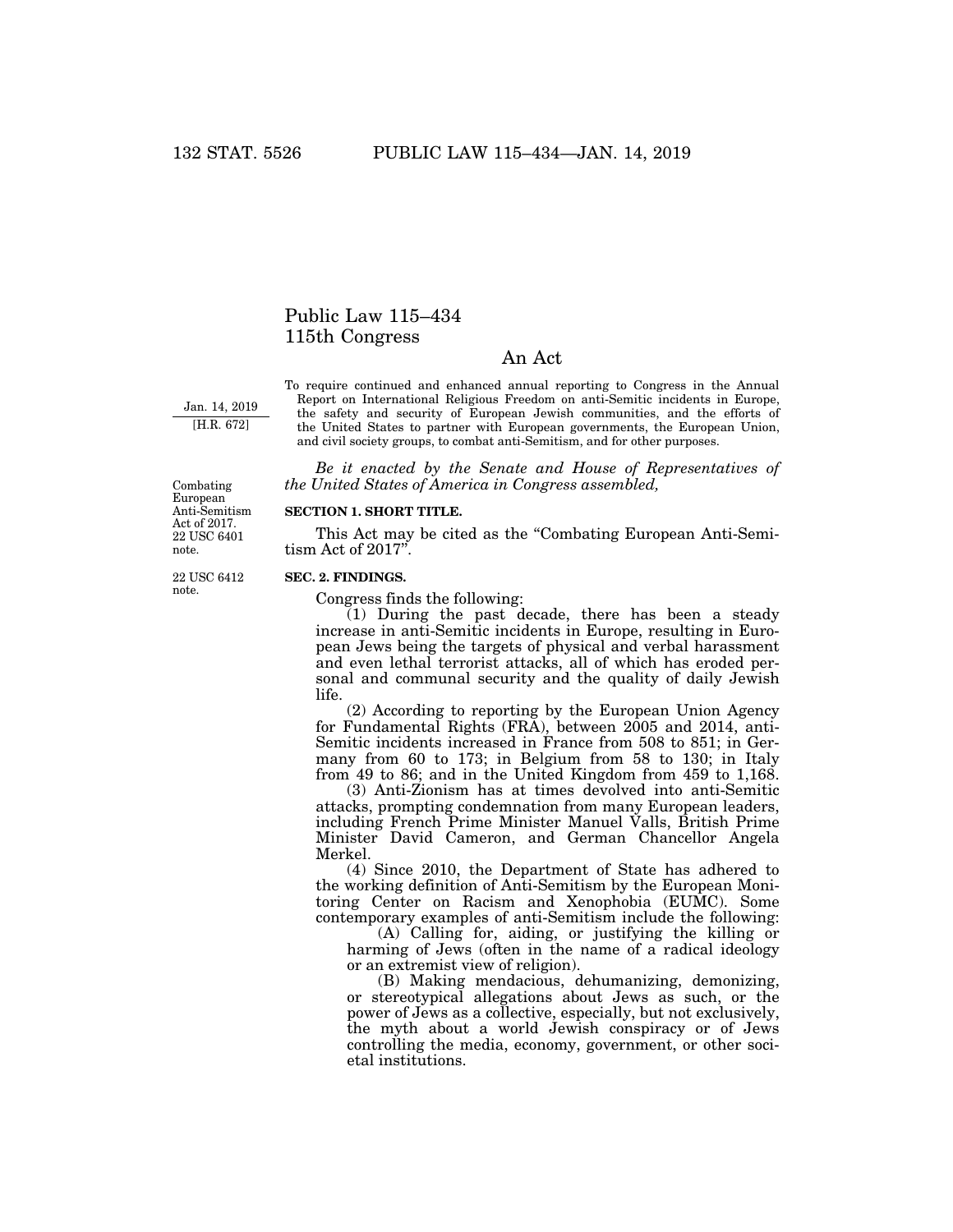(C) Accusing Jews as a people of being responsible for real or imagined wrongdoing committed by a single Jewish person or group, the State of Israel, or even for acts committed by non-Jews.

(D) Accusing the Jews as a people, or Israel as a state, of inventing or exaggerating the Holocaust.

(E) Accusing Jewish citizens of being more loyal to Israel, or to the alleged priorities of Jews worldwide, than to the interest of their own countries.

(5) On October 16, 2004, the President signed into law the Global Anti-Semitism Review Act of 2004. This law provides the legal foundation for a reporting requirement provided by the Department of State annually on anti-Semitism around the world.

(6) In November 2015, the House of Representatives passed H. Res. 354 by a vote of 418–0, urging the Secretary of State to continue robust United States reporting on anti-Semitism by the Department of State and the Special Envoy to Combat and Monitor Anti-Semitism.

(7) In 2016, the International Holocaust Remembrance Alliance (IHRA), comprised of 31 member countries, adopted a working definition of anti-Semitism which stated: ''Anti-Semitism is a certain perception of Jews, which may be expressed as hatred toward Jews. Rhetorical and physical manifestations of anti-Semitism are directed toward Jewish or non-Jewish individuals and/or their property, toward Jewish community institutions and religious facilities.''.

(8) The IHRA further clarified that manifestations of anti-Semitism might also target the State of Israel, conceived of as a Jewish collectivity. Anti-Semitism frequently charges Jews with conspiring to harm humanity, and it is often used to blame Jews for ''why things go wrong''. It is expressed in speech, writing, visual forms, and action, and employs sinister stereotypes and negative character traits.

#### **SEC. 3. SENSE OF CONGRESS.**

It is the sense of Congress that—

(1) it is in the national interest of the United States to combat anti-Semitism at home and abroad;

(2) anti-Semitism is a challenge to the basic principles of tolerance, pluralism, and democracy, and the shared values that bind Americans and Europeans together;

(3) there is an urgent need to ensure the safety and security of European Jewish communities, including synagogues, schools, cemeteries, and other institutions;

(4) the United States should continue to emphasize the importance of combating anti-Semitism in multilateral bodies, including the United Nations, European Union institutions, and the Organization for Security and Cooperation in Europe;

(5) the Department of State should continue to thoroughly document acts of anti-Semitism and anti-Semitic incitement that occur around the world, and should continue to encourage other countries to do the same, and share their findings; and

(6) the Department of State should continue to work to encourage adoption by national government institutions and